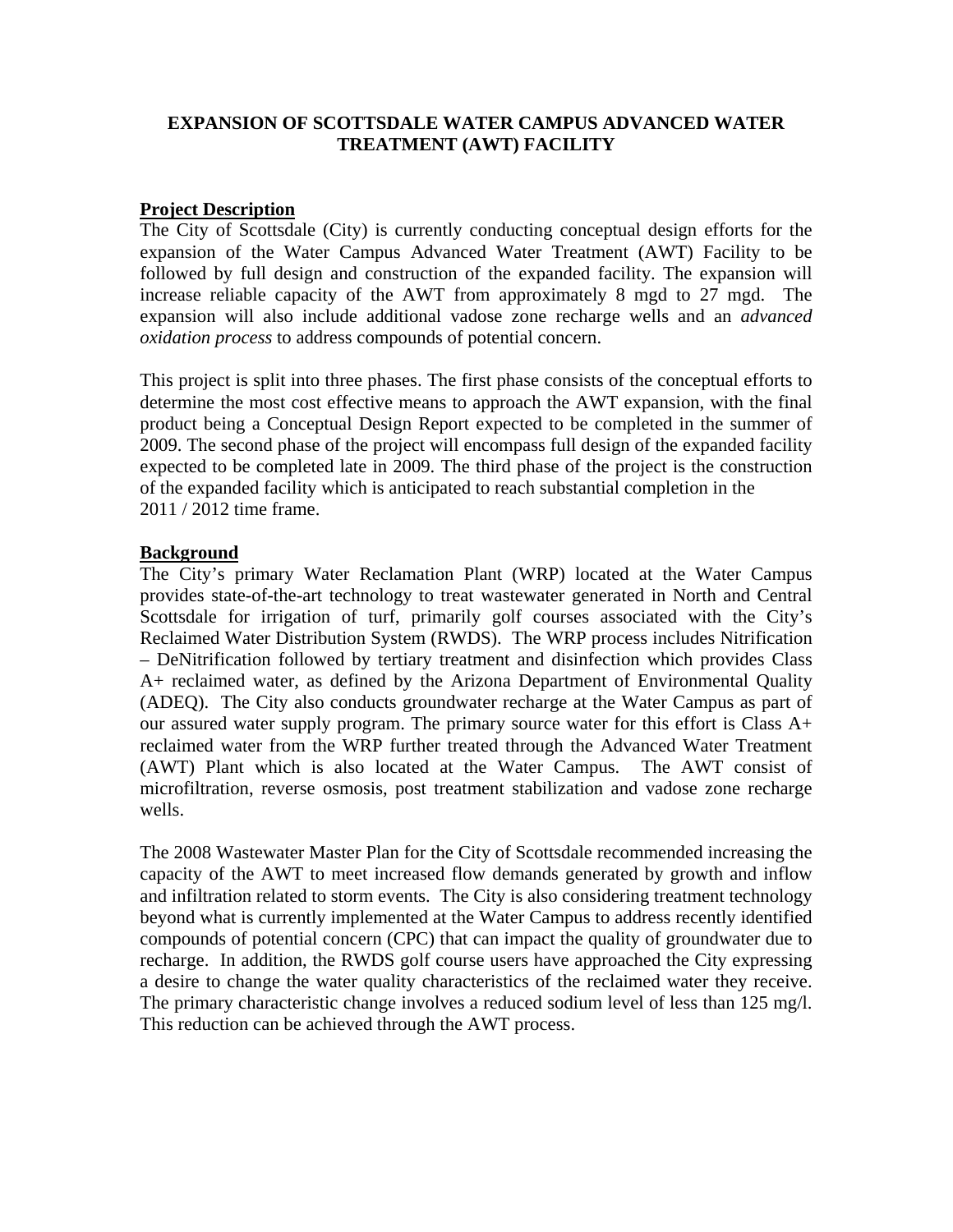The Current AWT Facility is comprised of the following components:

• Flow Equalization

A seven million gallon reservoir (Reservoir B) provides reclaimed water storage volume for diurnal flow equalization prior to the AWT Facility.

• Microfiltration

Seven vertical turbine pumps piped in parallel with automatic backwash strainers provide feed pressure to 24 - 90M10C Memcor continuous microfiltration (CMF) units. There is space for an additional 3 pumps. Installed pumping capacity is 40 mgd with a firm capacity at 33 mgd. The current CMF units implement hollow fiber polypropylene modules with a pore size of approximately 0.2 microns.

Maintaining the original CMF design capacity of 16MGD has not been possible due to redundancy issues, ancillary equipment limitations, and the membranes approaching the end of their useful life. The original membranes have been in service for approximately nine years and the maximum operating flux has declined. The current reliable capacity has been identified at approximately 8 mgd.

Five vertical turbine pumps transfer microfiltration filtrate to the high-pressure RO pumps. Installed pumping capacity is 27 mgd with a firm capacity of 18 mgd.

• Reverse Osmosis (RO)

The RO system consists of chemical addition, cartridge filters, 14 high pressure feed pumps, a clean-in-place system and 14 separate skids. The RO skids consist of 8-inch thin film composite membranes with 10 configured in a  $24 \times 10 \times 5$  array and 4 configured in a 20 x10 x 5 array. At the design flux of 10.6 gfd, the installed feed capacity is 14 mgd at 85% recovery to produce approximately 12 mgd of permeate. The existing 14 racks occupy all available space within the RO building. Concentrate flow from the RO system is conveyed from the facility in a dedicated line and ultimately disposed of in the sanitary sewer.

Advances in membrane technologies along with pilot studies and research suggest current expansion needs for the CMF and RO systems can be achieved within their current foot print.

• Post Treatment

Post treatment of RO product water includes decarbonation followed by lime addition for product water stabilization.

• Product Water Pump Station

Four vertical turbine pumps deliver stabilized product water to the vadose zone recharge well system. Installed pumping capacity is 27 mgd with a firm capacity of 17 mgd.